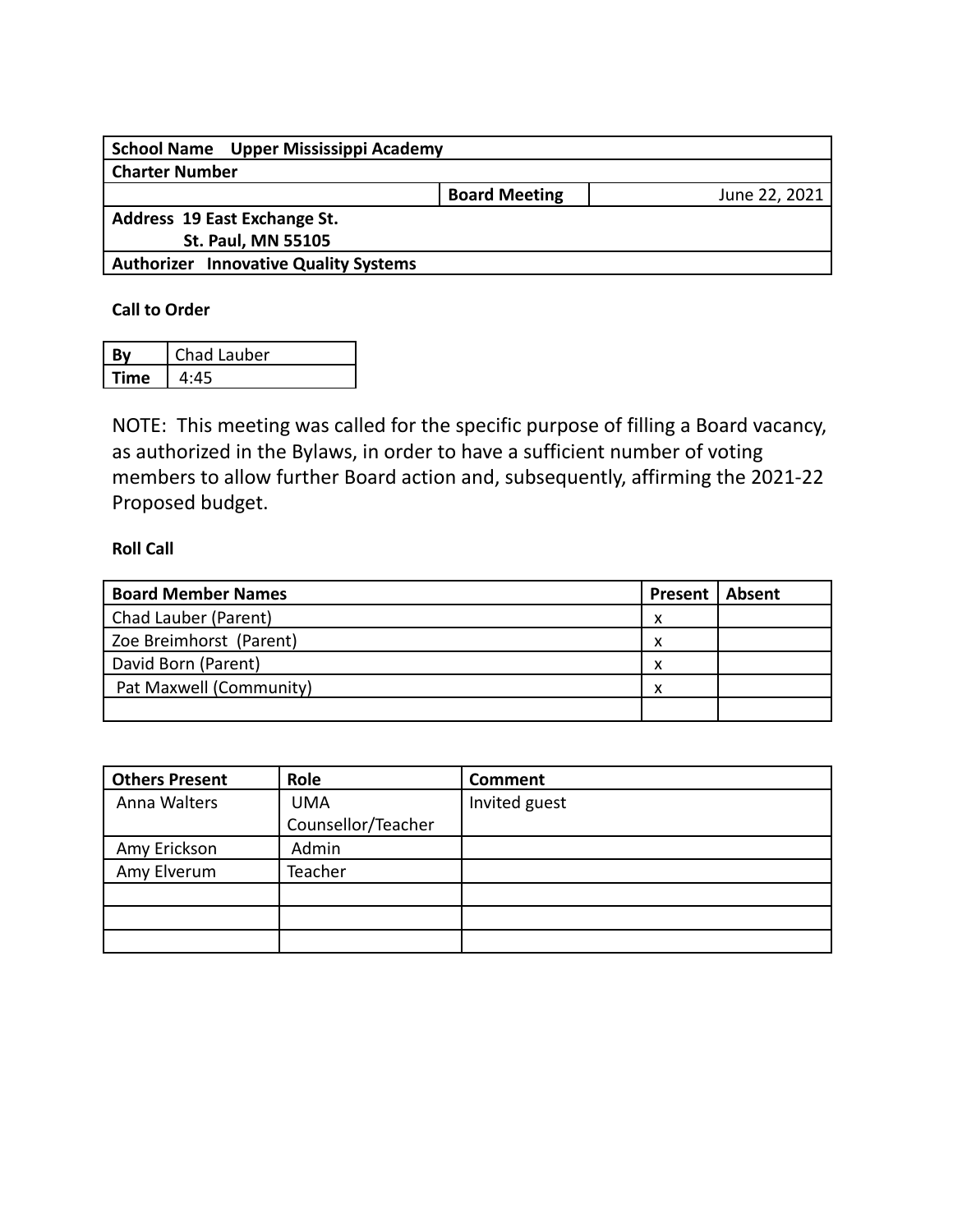| In the Matter of                                                                                                                                        | <b>Minutes of the Prior Meeting</b> |    |        |                 |            |                |  |  |
|---------------------------------------------------------------------------------------------------------------------------------------------------------|-------------------------------------|----|--------|-----------------|------------|----------------|--|--|
| In light of the purpose of this special meeting, and because a quorum was not<br>available, the minutes of the prior, regular meeting were not reviewed |                                     |    |        |                 |            |                |  |  |
| <b>Motion to Approve</b>                                                                                                                                |                                     | By |        | 2 <sub>nd</sub> | By         |                |  |  |
| <b>Vote</b>                                                                                                                                             |                                     |    | Absent | Yea             | <b>Nay</b> | <b>Abstain</b> |  |  |
| <b>Board Member</b>                                                                                                                                     |                                     |    |        |                 |            |                |  |  |
| Chad Lauber (Parent)                                                                                                                                    |                                     |    |        |                 |            |                |  |  |
| Zoe Breimhorst (Parent)                                                                                                                                 |                                     |    |        |                 |            |                |  |  |
| David Born (Parent)                                                                                                                                     |                                     |    |        |                 |            |                |  |  |
| Genna Thompson (Teacher)                                                                                                                                |                                     |    |        |                 |            |                |  |  |
| Ella Kearney (Teacher)                                                                                                                                  |                                     |    |        |                 |            |                |  |  |
| Jean Fawver (Teacher)                                                                                                                                   |                                     |    |        |                 |            |                |  |  |
| Pat Maxwell (Community)                                                                                                                                 |                                     |    |        |                 |            |                |  |  |
| Cassie Rouse (Community)                                                                                                                                |                                     |    |        |                 |            |                |  |  |
|                                                                                                                                                         |                                     |    |        |                 |            |                |  |  |

| In the Matter of                                                              | <b>Agenda for the Current Meeting</b>               |    |        |     |            |                |  |  |
|-------------------------------------------------------------------------------|-----------------------------------------------------|----|--------|-----|------------|----------------|--|--|
| In light of the purpose of this special meeting, and because a quorum was not |                                                     |    |        |     |            |                |  |  |
|                                                                               | available, the agenda was not reviewed or approved. |    |        |     |            |                |  |  |
| <b>Motion to Approve</b>                                                      |                                                     | By |        | 2nd | By         |                |  |  |
| Vote                                                                          |                                                     |    | Absent | Yea | <b>Nay</b> | <b>Abstain</b> |  |  |
| <b>Board Member</b>                                                           |                                                     |    |        |     |            |                |  |  |
| Chad Lauber (Parent)                                                          |                                                     |    |        |     |            |                |  |  |
| Zoe Breimhorst (Parent)                                                       |                                                     |    |        |     |            |                |  |  |
| David Born (Parent)                                                           |                                                     |    |        |     |            |                |  |  |
| Pat Maxwell (Community)                                                       |                                                     |    |        |     |            |                |  |  |
|                                                                               |                                                     |    |        |     |            |                |  |  |
|                                                                               |                                                     |    |        |     |            |                |  |  |
|                                                                               |                                                     |    |        |     |            |                |  |  |
|                                                                               |                                                     |    |        |     |            |                |  |  |
|                                                                               |                                                     |    |        |     |            |                |  |  |

| <b>Public Comment</b> |  |
|-----------------------|--|
| Comment: None         |  |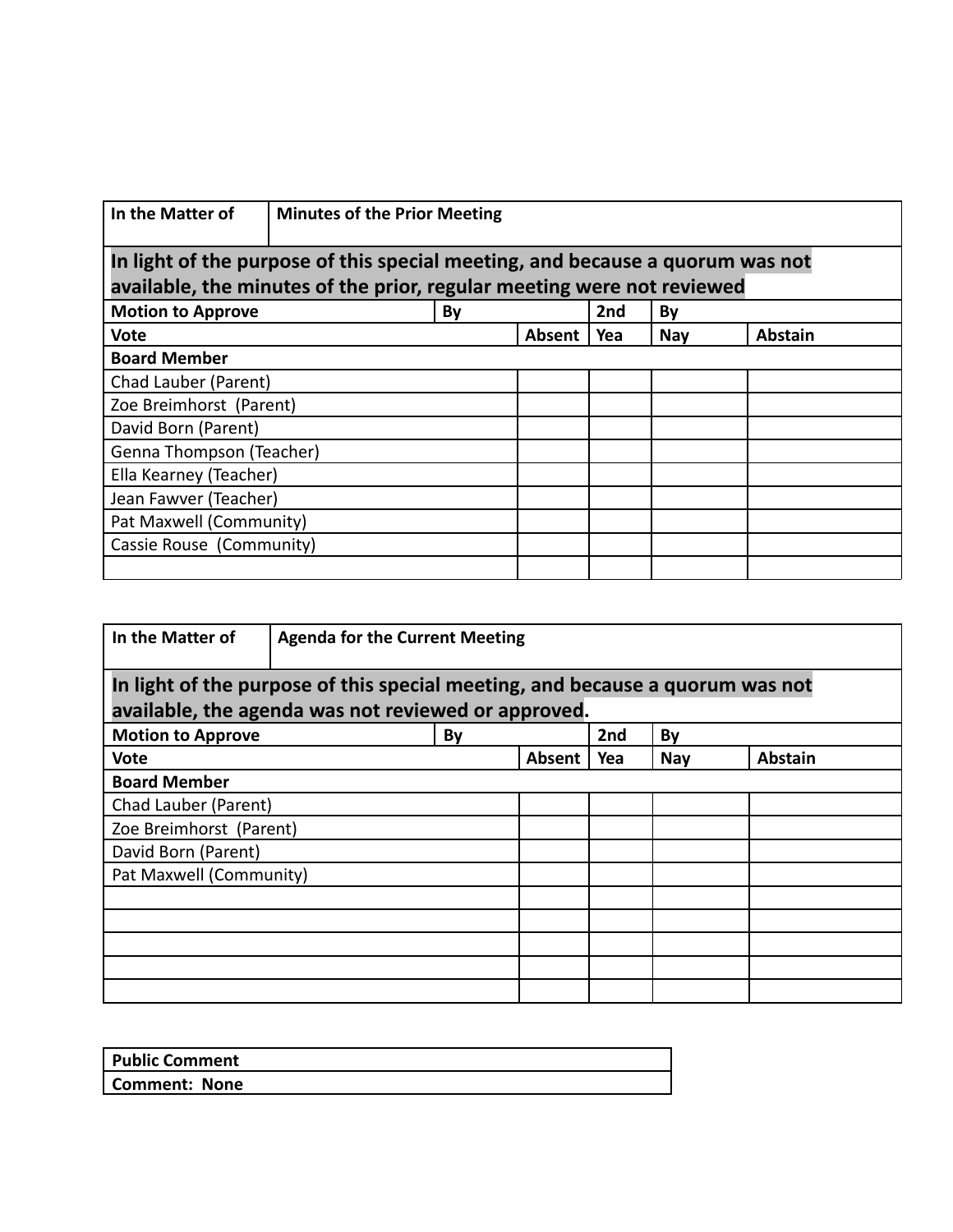| In the Matter of                                                                                                                                                                                                                                                                                                                                                                                                                                                                                                                                                                                                                                                                                                                                                                                                                                                                                                                                                                                                                    | Appointment of a Board member to fill a vacancy |                   |               |     |            |                |  |  |
|-------------------------------------------------------------------------------------------------------------------------------------------------------------------------------------------------------------------------------------------------------------------------------------------------------------------------------------------------------------------------------------------------------------------------------------------------------------------------------------------------------------------------------------------------------------------------------------------------------------------------------------------------------------------------------------------------------------------------------------------------------------------------------------------------------------------------------------------------------------------------------------------------------------------------------------------------------------------------------------------------------------------------------------|-------------------------------------------------|-------------------|---------------|-----|------------|----------------|--|--|
|                                                                                                                                                                                                                                                                                                                                                                                                                                                                                                                                                                                                                                                                                                                                                                                                                                                                                                                                                                                                                                     | Discussion led by Chad Lauber                   |                   |               |     |            |                |  |  |
| <b>Comment:</b> The expiration and/or resignation of several board members has left the Board without a<br>quorum and therefore unable to conduct official business. Although Board elections are being<br>conducted on this date (June 22, 2021), results will not be available in time for the Board to submit the<br>"Approved 2021-22 Budget." It is necessary and appropriate under the Bylaws for the Board to appoint<br>a new member immediately to be able to conduct business.<br>Chad Lauber introduced Anna Walters, a school counsellor (and licensed life-sciences teacher) to the<br>Board and indicated discussions with her had confirmed her interest in serving. Walters introduced<br>herself, providing an overview of her prior teaching experience in comparable schools elsewhere in the<br>state and of her two years of service at UMA.<br>Lauber recommended to the Board that she be appointed to fulfill the remaining two years of the<br>position formally held by Jean Fawver, a departing teacher. |                                                 |                   |               |     |            |                |  |  |
| <b>Motion to Approve Anna Walters to fill</b>                                                                                                                                                                                                                                                                                                                                                                                                                                                                                                                                                                                                                                                                                                                                                                                                                                                                                                                                                                                       |                                                 |                   |               |     |            |                |  |  |
| the Board position formerly held by                                                                                                                                                                                                                                                                                                                                                                                                                                                                                                                                                                                                                                                                                                                                                                                                                                                                                                                                                                                                 |                                                 |                   |               |     |            |                |  |  |
| <b>Jean Fawver</b>                                                                                                                                                                                                                                                                                                                                                                                                                                                                                                                                                                                                                                                                                                                                                                                                                                                                                                                                                                                                                  |                                                 | <b>By Maxwell</b> |               | 2nd | By Born    |                |  |  |
| <b>Vote</b>                                                                                                                                                                                                                                                                                                                                                                                                                                                                                                                                                                                                                                                                                                                                                                                                                                                                                                                                                                                                                         |                                                 |                   | <b>Absent</b> | Yea | <b>Nay</b> | <b>Abstain</b> |  |  |
| <b>Board Member</b>                                                                                                                                                                                                                                                                                                                                                                                                                                                                                                                                                                                                                                                                                                                                                                                                                                                                                                                                                                                                                 |                                                 |                   |               |     |            |                |  |  |
| Chad Lauber (Parent)<br>X                                                                                                                                                                                                                                                                                                                                                                                                                                                                                                                                                                                                                                                                                                                                                                                                                                                                                                                                                                                                           |                                                 |                   |               |     |            |                |  |  |
| Zoe Breimhorst (Parent)<br>X                                                                                                                                                                                                                                                                                                                                                                                                                                                                                                                                                                                                                                                                                                                                                                                                                                                                                                                                                                                                        |                                                 |                   |               |     |            |                |  |  |
| David Born (Parent)<br>X                                                                                                                                                                                                                                                                                                                                                                                                                                                                                                                                                                                                                                                                                                                                                                                                                                                                                                                                                                                                            |                                                 |                   |               |     |            |                |  |  |
| Pat Maxwell (Community)                                                                                                                                                                                                                                                                                                                                                                                                                                                                                                                                                                                                                                                                                                                                                                                                                                                                                                                                                                                                             |                                                 |                   |               | X   |            |                |  |  |
|                                                                                                                                                                                                                                                                                                                                                                                                                                                                                                                                                                                                                                                                                                                                                                                                                                                                                                                                                                                                                                     |                                                 |                   |               |     |            |                |  |  |

| In the Matter of | <b>Executive Director's Contract</b> |
|------------------|--------------------------------------|
|                  |                                      |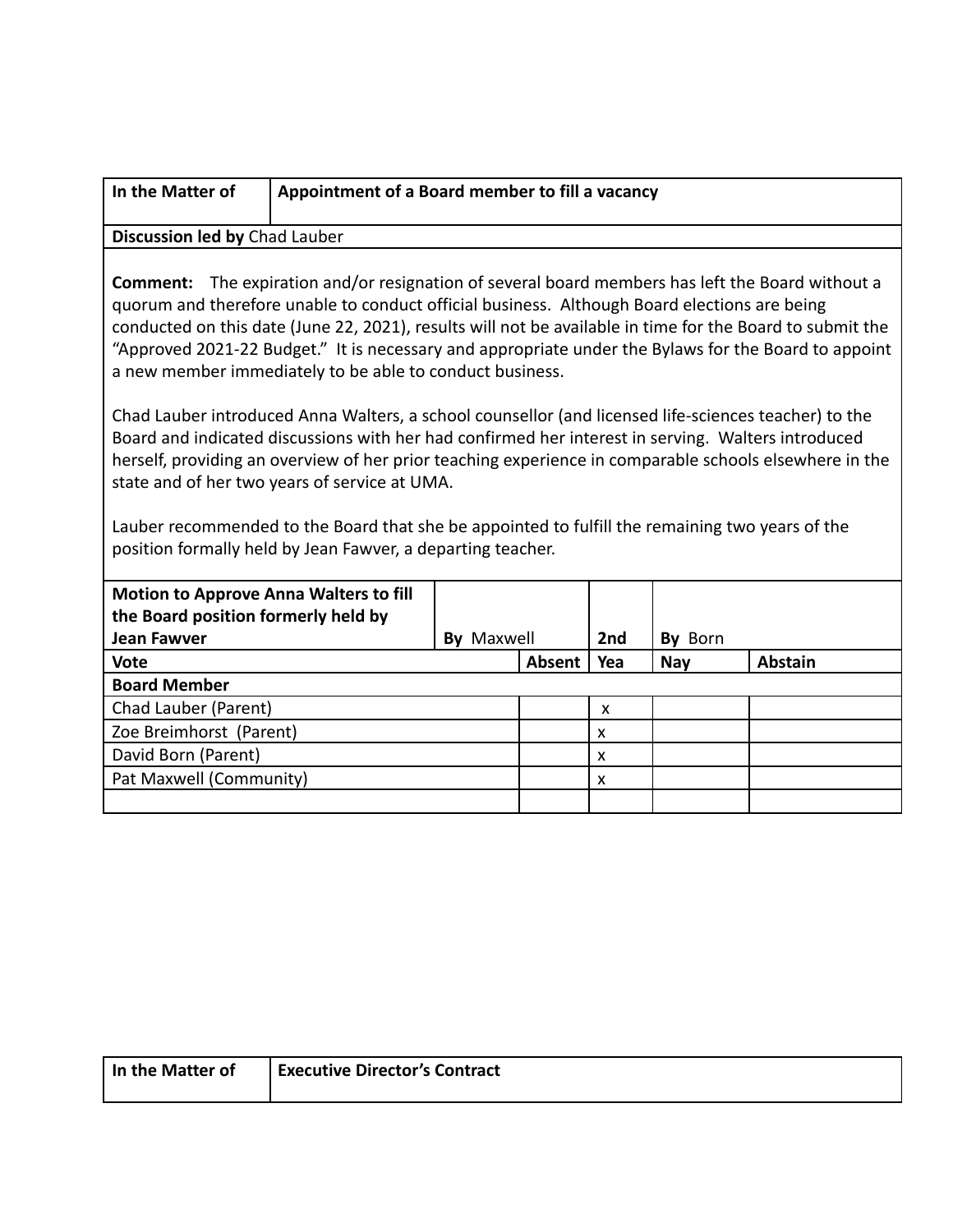**Discussion led by** CHAD LAUBER

**Comment:** Lauber asked for approval to negotiate a new (continuing) contract with the Executive Director with up to a 1% salary increase.

| <b>Motion to</b> Authorize contract<br>negotiations with the Executive Director | <b>By Maxwell</b> |               | 2nd                       | Born<br>Bv |                |
|---------------------------------------------------------------------------------|-------------------|---------------|---------------------------|------------|----------------|
| <b>Vote</b>                                                                     |                   | <b>Absent</b> | Yea                       | <b>Nay</b> | <b>Abstain</b> |
| <b>Board Member</b>                                                             |                   |               |                           |            |                |
| Chad Lauber (Parent)                                                            |                   |               | X                         |            |                |
| Zoe Breimhorst (Parent)                                                         |                   |               | X                         |            |                |
| David Born (Parent)                                                             |                   |               | $\boldsymbol{\mathsf{x}}$ |            |                |
| Pat Maxwell (Community)                                                         |                   |               | X                         |            |                |
| Anna Walters (Teacher)                                                          |                   |               | $\boldsymbol{\mathsf{x}}$ |            |                |
|                                                                                 |                   |               |                           |            |                |

| In the Matter of                       | 2021-22 Budget                                                                                                                                                                                                            |  |  |  |  |  |
|----------------------------------------|---------------------------------------------------------------------------------------------------------------------------------------------------------------------------------------------------------------------------|--|--|--|--|--|
| <b>Discussion led by Mindy Wachter</b> |                                                                                                                                                                                                                           |  |  |  |  |  |
|                                        | <b>Comment:</b> Wachter reviewed the working budget which had been discussed previously with the<br>$\Box$ Roard $\Box$ A deficit of \$180.512 is anticipated for the coming vear. This shortfall is due primarily to two |  |  |  |  |  |

Board. A deficit of \$180,513 is anticipated for the coming year. This shortfall is due primarily to two key factors. The first of these is the current lease "run-out" and the financial burdens imposed by it. The second is projected enrollment which is currently approximately 20 students fewer than needed to bring the budget to a breakeven point.

With respect to the lease, Erickson and Elverum have been authorized to re-negotiate the existing lease to bring it more in line with the school's financial position. The relationship with the landlord has been positive and arguments can be made that a revised lease would work to the advantage of both parties.

With respect to enrollment, additional students are expected, but the exact number will not be known until school begins in the fall. State funding per pupil is calculated in such a way that more than one line item is impacted.

Financial and operational impacts of the Covid Pandemic have affected the UMA budget as well as those of other schools. It is anticipated that stimulus programs, operational changes, and related disruptions will stabilize in the coming year in ways that will permit more stable forecasting.

It is noted that depending on how these two factors, and possibly others, play out in the coming months, the deficit could be larger or smaller than projected. It was further noted that the school currently has a surplus in excess of \$200,000. We can cover the budget shortfall with this surplus.